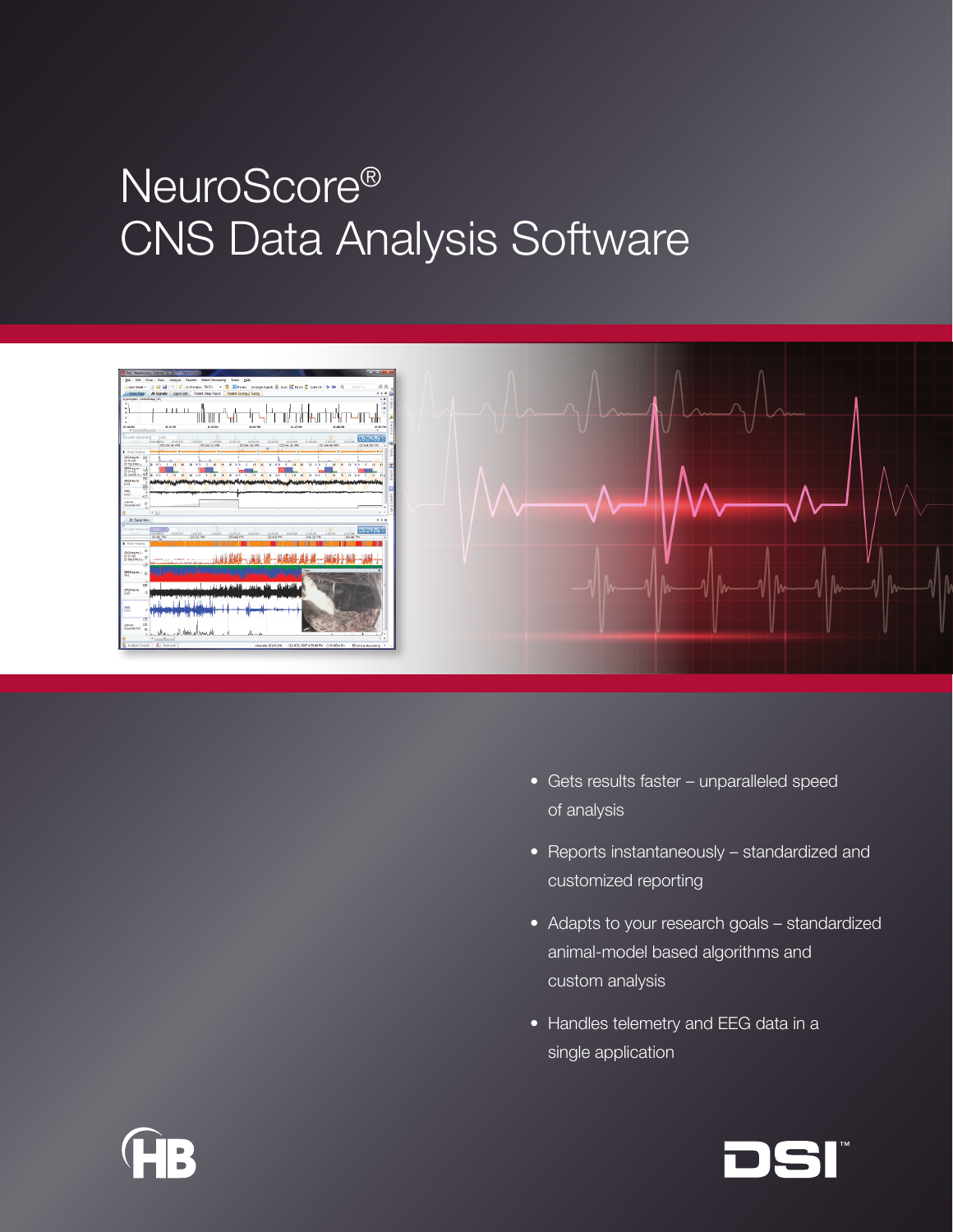## Power to Process More Data in Less

NeuroScore is a versatile, streamlined solution that combines easy-to-use tools, efficient data processing, and accurate data analysis to reduce time to results. Built to efficiently analyze chronic data sets common to sleep and seizure studies, this modular platform provides the power and consistency required for CNS research applications.

## **Powerful, Efficient Data Analysis**

- Specifically designed to quickly load and analyze large, continuous datasets common to acute or chronic CNS studies.
- Analyze data collected in Dataquest A.R.T., Ponemah, EDF/ EDF+ and other file formats.
- Effortlessly view, browse, and synchronize data using sophisticated graphic and numeric displays.
- Identify and mark user-defined events or sleep stages with greater precision using advanced frequency analysis, statistics, and filtering tools.
- Further process derived data by exporting to Excel® and other file formats.

## **Reduce Time to Results**

- Increase throughput by allowing analysis processes to be automated across multiple animals at once using the Batch Processing module.
- Increase efficiencies by automatically monitoring data folders for seamless loading of new recordings.
- Reduce analysis time using automated scoring modules to rapidly and accurately process data.
- Quickly and consistently summarize results using predefined or custom reporting templates.



Batch processing of data sets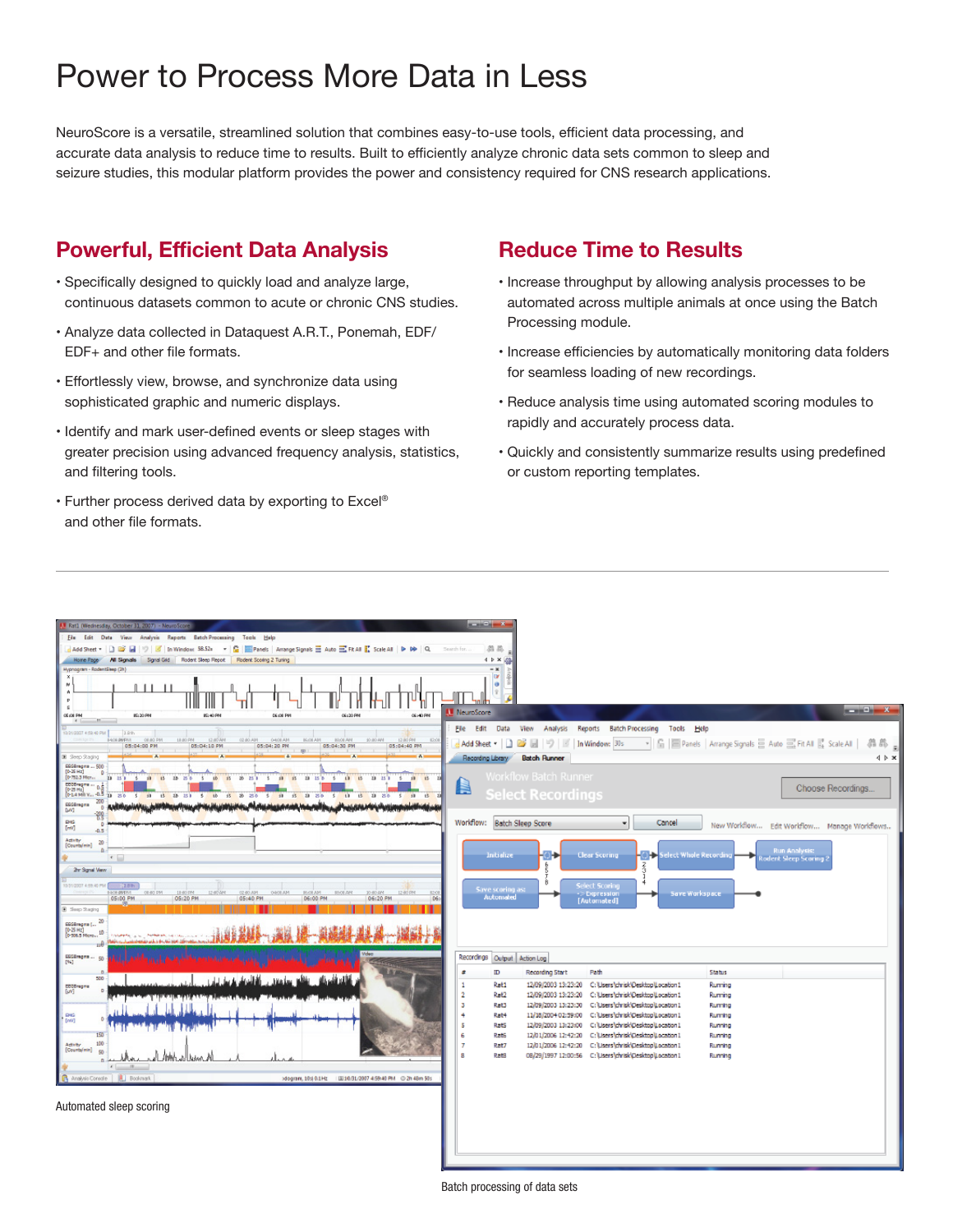## Choose the CNS Software Modules

NeuroScore's modular design allows it to be tailored to a specific research application. The core software is the foundation of the analysis platform and contains the majority of the program features and functions. Choose from the optional modules to enhance the core software.

## **Sleep Scoring Modules**

Dramatically reduce analysis time and variability using the Rodent and Large Animal Sleep Scoring modules.

#### **Automated Rodent Sleep Scoring**

- Scoring based on the frequency content of the EEG and presence of EMG activity and movement.
- Stages include: Paradoxical Sleep, Slow Wave Sleep (SWS-1 and SWS-2), Wake, and Active Wake.

#### **Automated Large Animal Sleep Scoring**

- Based on the American Academy of Sleep Medicine standards for human sleep scoring, this algorithm uses EEG, EMG, EOG, and activity data.\*
- Stages include REM, Non-REM (N1, N2, N3), Wake, and Active Wake.

### **Sleep Scoring Modules**

The Spike Train detector scans the waveform for repeating EEG spike activity using user-defined amplitude-based criteria.

Several parameters including spike train duration and number of spikes can be displayed per event or summarized over longer time intervals.

## **Video Synchronization**

Improve confidence in results by synchronizing video data acquired with Dataquest A.R.T. or Ponemah to validate or further classify detected events

## **Batch Processing**

Increase throughput by automating analysis processes on multiple recordings at once. Customize workflows for ultimate versatility to:

- Score multiple recordings
- Export signal or parameter data
- Generate and export reports
- Complete these three steps within a single workflow

\*www.aasmnet.org

## **NeuroScore** Core Software

## Optional Modules

Automated Rodent Sleep Scoring

Automated Large Animal Sleep Scoring

Seizure Detection

Video **Synchronization** 

Batch Processing